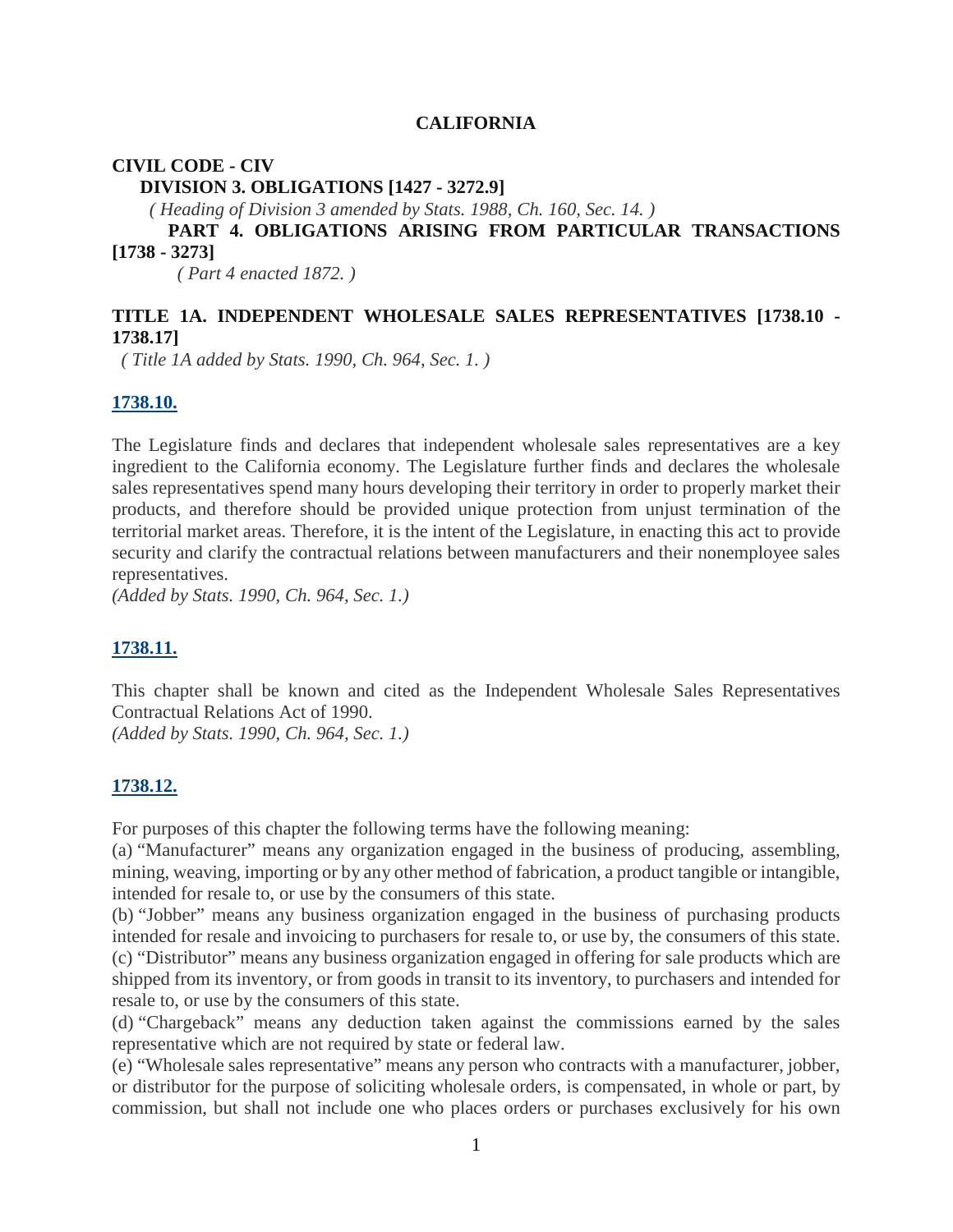account for resale and shall not include one who sells or takes orders for the direct sale of products to the ultimate consumer.

*(Added by Stats. 1990, Ch. 964, Sec. 1.)*

# **1738.13.**

(a) Whenever a manufacturer, jobber, or distributor is engaged in business within this state and uses the services of a wholesale sales representative, who is not an employee of the manufacturer, jobber, or distributor, to solicit wholesale orders at least partially within this state, and the contemplated method of payment involves commissions, the manufacturer, jobber, or distributor shall enter into a written contract with the sales representative.

(b) The written contract shall include all of the following:

(1) The rate and method by which the commission is computed.

(2) The time when commissions will be paid.

(3) The territory assigned to the sales representative.

(4) All exceptions to the assigned territory and customers therein.

(5) What chargebacks will be made against the commissions, if any.

(c) The sales representative and the manufacturer, jobber, or distributor shall each be provided with a signed copy of the written contract and the sales representative shall sign a receipt acknowledging receipt of the signed contract.

(d) The sales representative shall be provided with the following written information and documentation with payment of the commission:

(1) An accounting of the orders for which payment is made, including the customer's name and invoice number.

(2) The rate of commission on each order.

(3) Information relating to any chargebacks included in the accounting.

(e) No contract shall contain any provision which waives any rights established pursuant to this chapter. Any such waiver is deemed contrary to public policy and void.

*(Added by Stats. 1990, Ch. 964, Sec. 1.)*

### **1738.14.**

A manufacturer, jobber, or distributor who is not a resident of this state, and who enters into a contract regulated by this chapter is deemed to be doing business in this state for purposes of personal jurisdiction.

*(Added by Stats. 1990, Ch. 964, Sec. 1.)*

### **1738.15.**

A manufacturer, jobber, or distributor who willfully fails to enter into a written contract as required by this chapter or willfully fails to pay commissions as provided in the written contract shall be liable to the sales representative in a civil action for treble the damages proved at trial. *(Added by Stats. 1990, Ch. 964, Sec. 1.)*